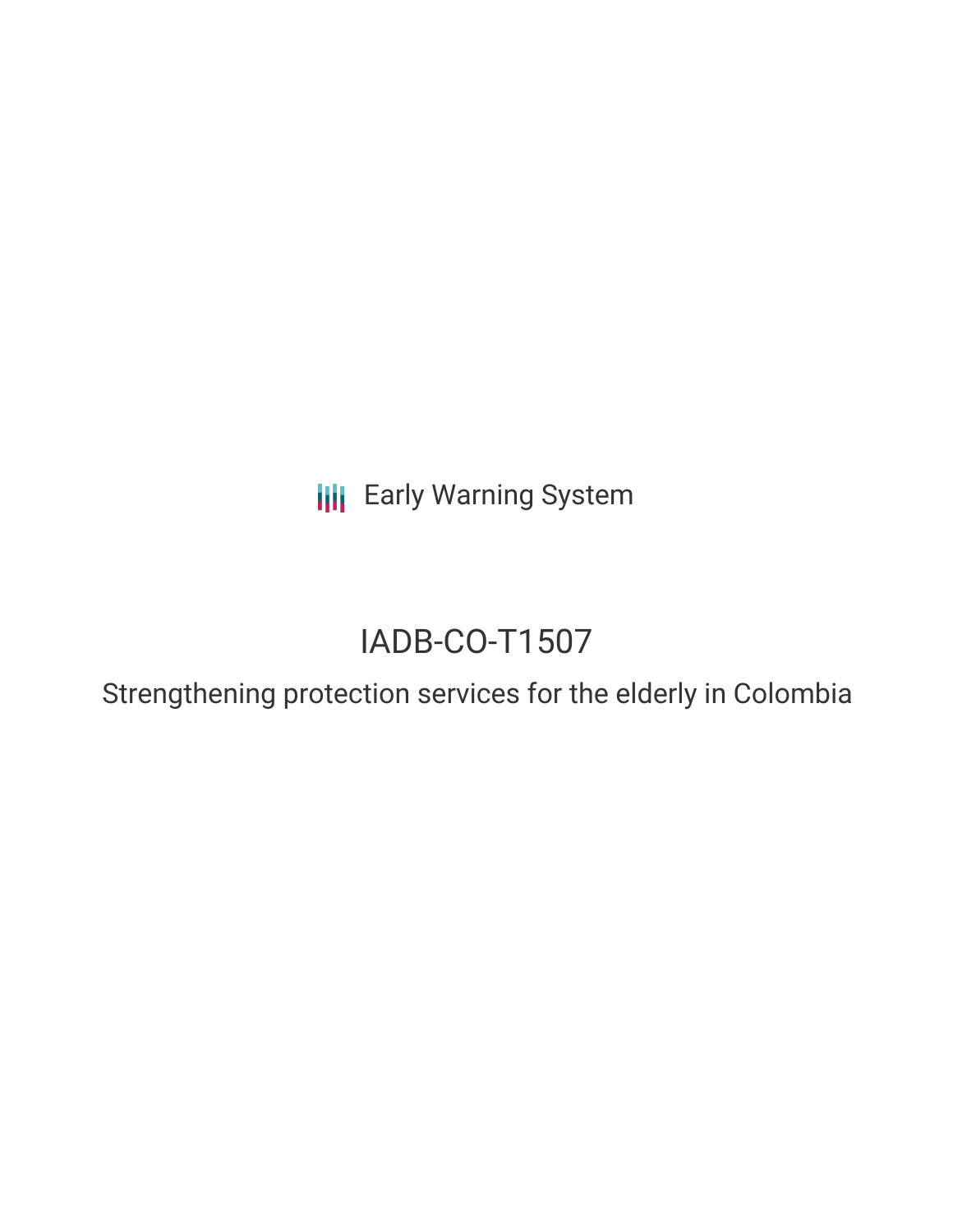

### **Quick Facts**

| <b>Countries</b>               | Colombia                                  |
|--------------------------------|-------------------------------------------|
| <b>Financial Institutions</b>  | Inter-American Development Bank (IADB)    |
| <b>Status</b>                  | Active                                    |
| <b>Bank Risk Rating</b>        | U                                         |
| <b>Borrower</b>                | Government of Colombia                    |
| <b>Sectors</b>                 | Law and Government, Technical Cooperation |
| Investment Type(s)             | Grant                                     |
| <b>Investment Amount (USD)</b> | $$0.25$ million                           |
| <b>Project Cost (USD)</b>      | $$0.25$ million                           |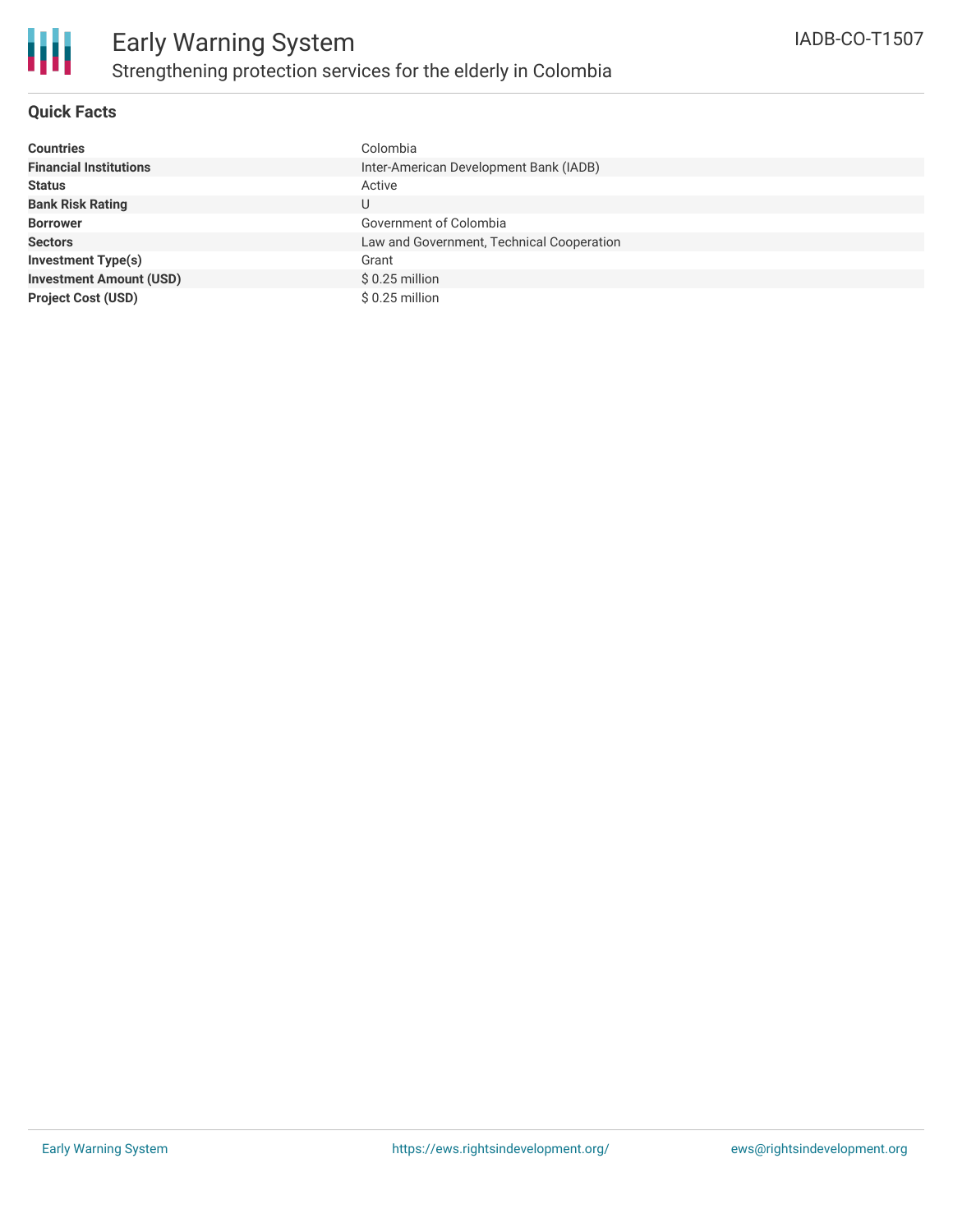

## **Project Description**

Support the efforts of the Government of Colombia (GoC) to strengthen the economic protection services to the old age of Colpensiones via: (i) deepening in the diagnoses for the adoption of institutional and technological improvements in the Medium Premium Regime (RPM) and the Periodic Economic Benefits Scheme (BEPS); and (ii) support for the development of complementary wellness programs for the elderly.

The program has two components:

- Component 1: Strengthening of strategic areas of operational and technological management of Colpensiones. The objective of this component is to support Colpensiones to strengthen its institutional and technological management model by strengthening its strategic internal management areas.

- Component 2: Support for the development of complementary wellness programs for the elderly. This component will support Colpensiones to improve the development and implementation of complementary wellness services for members and pensioners.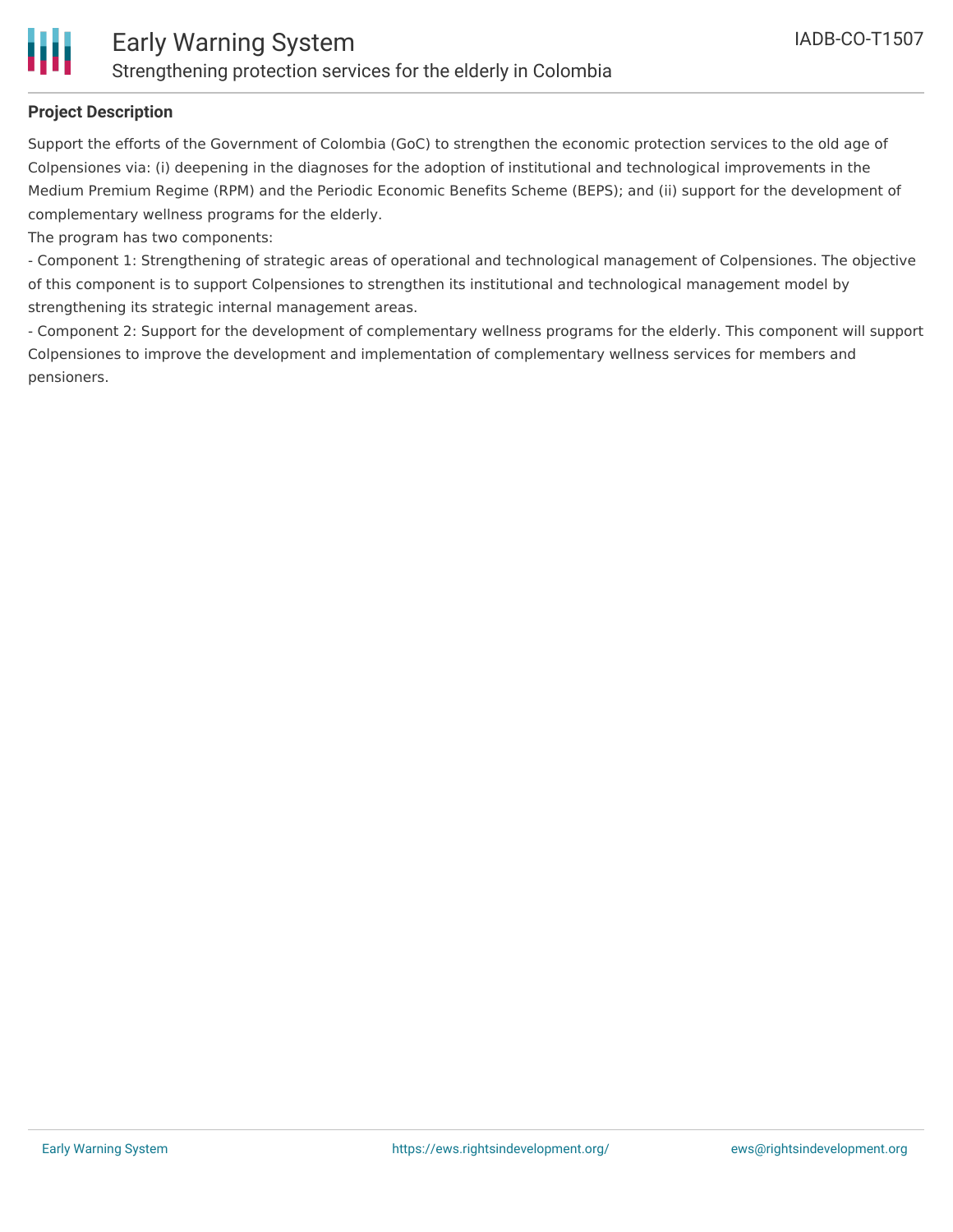

# Early Warning System Strengthening protection services for the elderly in Colombia

### **Investment Description**

• Inter-American Development Bank (IADB)